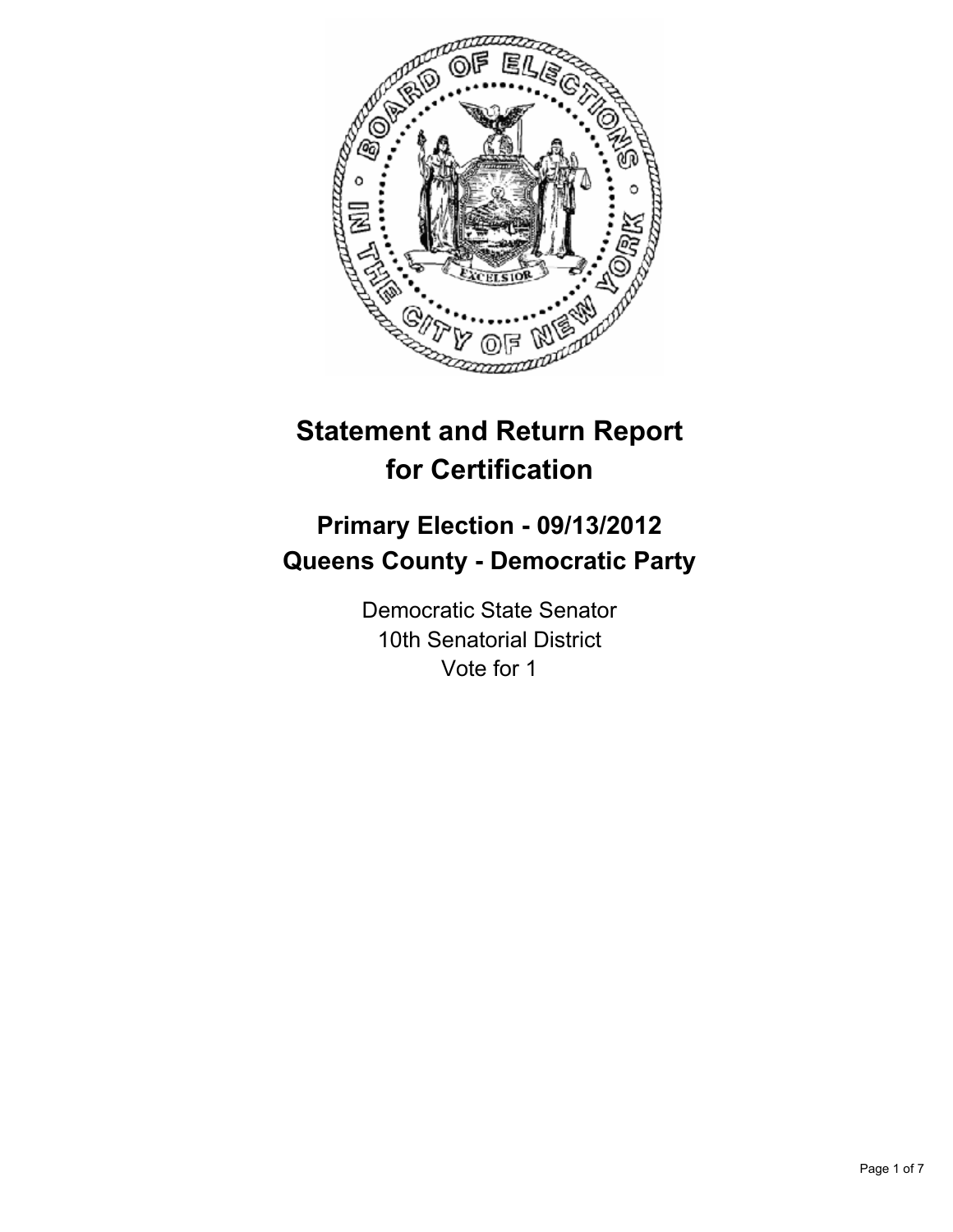

| <b>PUBLIC COUNTER</b>                                    | 649 |
|----------------------------------------------------------|-----|
| <b>EMERGENCY</b>                                         | 0   |
| ABSENTEE/MILITARY                                        | 173 |
| <b>FEDERAL</b>                                           | 0   |
| <b>SPECIAL PRESIDENTIAL</b>                              | 0   |
| <b>AFFIDAVIT</b>                                         | 1   |
| <b>Total Ballots</b>                                     | 823 |
| Less - Inapplicable Federal/Special Presidential Ballots | 0   |
| <b>Total Applicable Ballots</b>                          | 823 |
| <b>JAMES SANDERS JR.</b>                                 | 598 |
| SHIRLEY L. HUNTLEY                                       | 119 |
| GIAN A. JONES                                            | 87  |
| LEW SIMON (WRITE-IN)                                     | 1   |
| UNATTRIBUTABLE WRITE-IN (WRITE-IN)                       | 1   |
| WILLIE BAKER (WRITE-IN)                                  | 1   |
| <b>Total Votes</b>                                       | 807 |
| Unrecorded                                               | 16  |

| <b>PUBLIC COUNTER</b>                                    | 240 |
|----------------------------------------------------------|-----|
| <b>EMERGENCY</b>                                         | 0   |
| ABSENTEE/MILITARY                                        | 8   |
| <b>FEDERAL</b>                                           | 0   |
| <b>SPECIAL PRESIDENTIAL</b>                              | 0   |
| AFFIDAVIT                                                | 7   |
| <b>Total Ballots</b>                                     | 255 |
| Less - Inapplicable Federal/Special Presidential Ballots | 0   |
| <b>Total Applicable Ballots</b>                          | 255 |
| JAMES SANDERS JR.                                        | 147 |
| SHIRLEY L. HUNTLEY                                       | 91  |
| GIAN A. JONES                                            | 13  |
| ANDERSON FILS-AIME (WRITE-IN)                            | 1   |
| DAISY DEJESUS (WRITE-IN)                                 | 1   |
| JOHN SCHPAK (WRITE-IN)                                   | 1   |
| <b>Total Votes</b>                                       | 254 |
| Unrecorded                                               | 1   |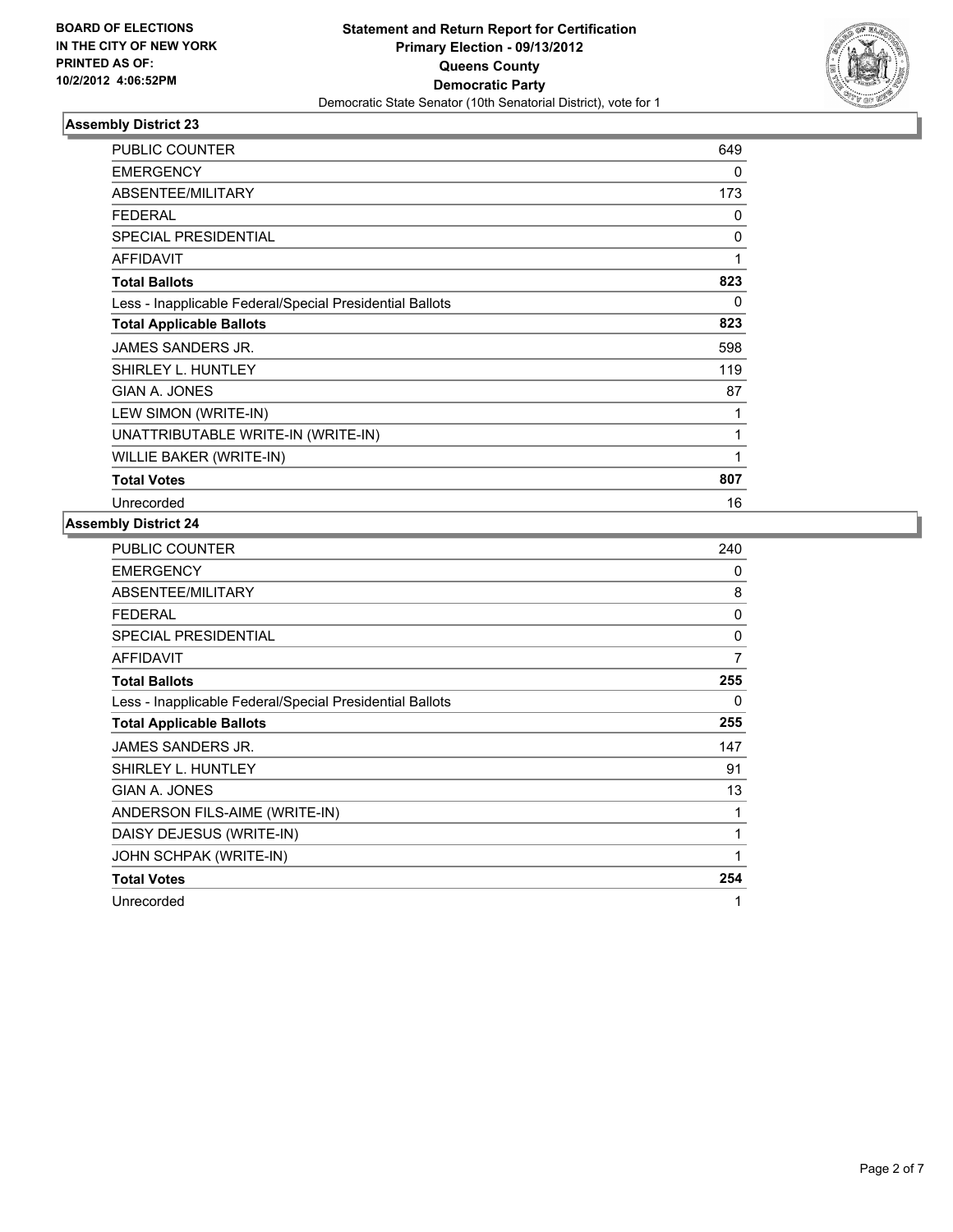

| <b>PUBLIC COUNTER</b>                                    | 0           |
|----------------------------------------------------------|-------------|
| <b>EMERGENCY</b>                                         | $\mathbf 0$ |
| ABSENTEE/MILITARY                                        | 0           |
| <b>FEDERAL</b>                                           | 0           |
| SPECIAL PRESIDENTIAL                                     | 0           |
| <b>AFFIDAVIT</b>                                         | 0           |
| <b>Total Ballots</b>                                     | 0           |
| Less - Inapplicable Federal/Special Presidential Ballots | 0           |
| <b>Total Applicable Ballots</b>                          | 0           |
| JAMES SANDERS JR.                                        | 0           |
| SHIRLEY L. HUNTLEY                                       | 0           |
| GIAN A. JONES                                            | $\mathbf 0$ |
| <b>Total Votes</b>                                       | 0           |

### **Assembly District 28**

| PUBLIC COUNTER                                           | 52       |
|----------------------------------------------------------|----------|
| <b>EMERGENCY</b>                                         | 0        |
| ABSENTEE/MILITARY                                        | 3        |
| FEDERAL                                                  | 0        |
| <b>SPECIAL PRESIDENTIAL</b>                              | 0        |
| <b>AFFIDAVIT</b>                                         | $\Omega$ |
| <b>Total Ballots</b>                                     | 55       |
| Less - Inapplicable Federal/Special Presidential Ballots | 0        |
| <b>Total Applicable Ballots</b>                          | 55       |
| JAMES SANDERS JR.                                        | 32       |
| SHIRLEY L. HUNTLEY                                       | 16       |
| GIAN A. JONES                                            | 4        |
| DOMINICK PISTONE (WRITE-IN)                              | 2        |
| SERPHIN MALTESE (WRITE-IN)                               | 1        |
| <b>Total Votes</b>                                       | 55       |

| PUBLIC COUNTER                                           | 590 |
|----------------------------------------------------------|-----|
| <b>EMERGENCY</b>                                         | 0   |
| <b>ABSENTEE/MILITARY</b>                                 | 13  |
| <b>FEDERAL</b>                                           | 0   |
| <b>SPECIAL PRESIDENTIAL</b>                              | 0   |
| <b>AFFIDAVIT</b>                                         | 7   |
| <b>Total Ballots</b>                                     | 610 |
| Less - Inapplicable Federal/Special Presidential Ballots | 0   |
| <b>Total Applicable Ballots</b>                          | 610 |
| JAMES SANDERS JR.                                        | 420 |
| SHIRLEY L. HUNTLEY                                       | 172 |
| GIAN A. JONES                                            | 16  |
| MICHAELLE SOLAGES (WRITE-IN)                             | 1   |
| <b>Total Votes</b>                                       | 609 |
| Unrecorded                                               | 1   |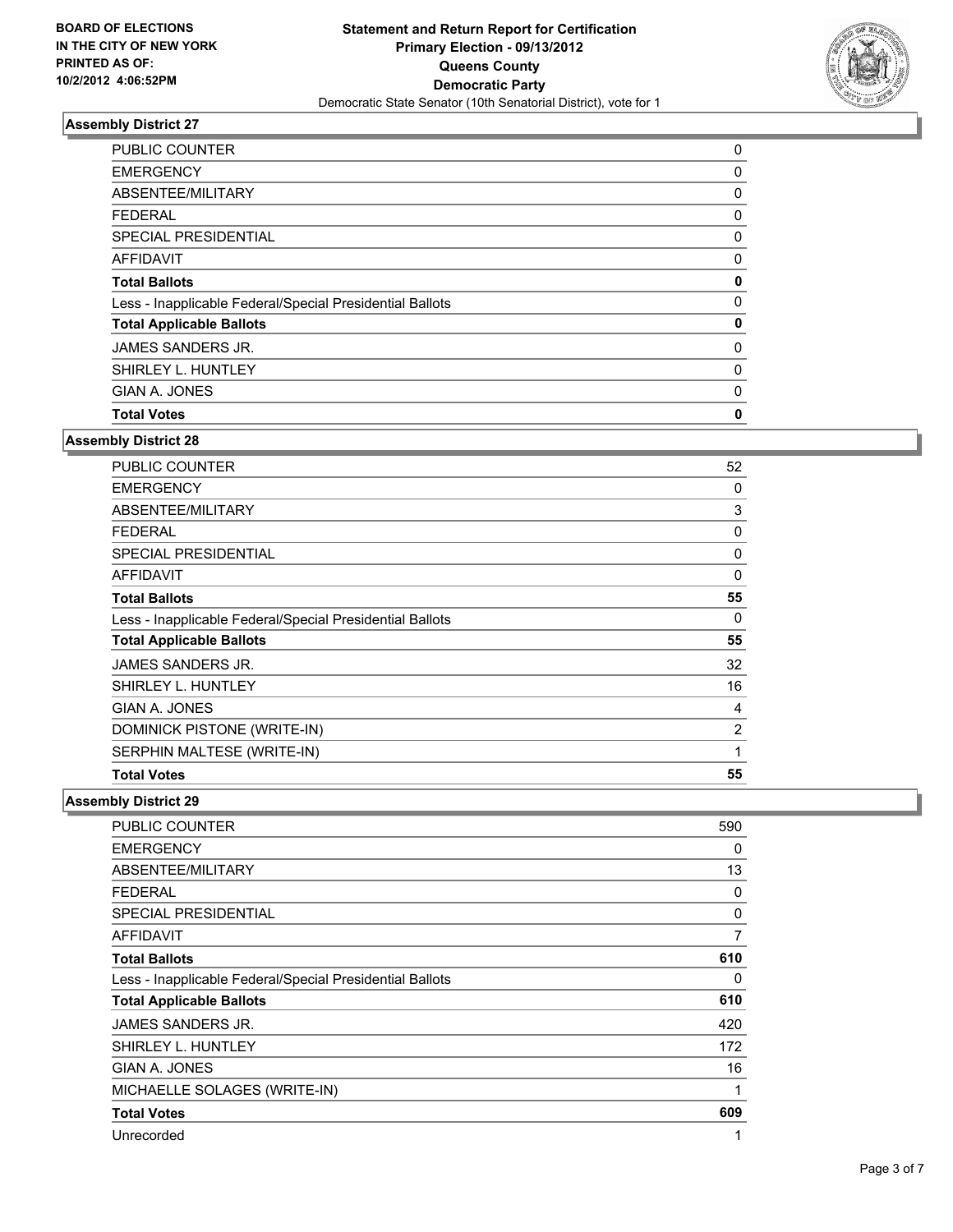

| <b>PUBLIC COUNTER</b>                                    | 2,950    |
|----------------------------------------------------------|----------|
| <b>EMERGENCY</b>                                         | 0        |
| ABSENTEE/MILITARY                                        | 173      |
| <b>FFDFRAI</b>                                           | 0        |
| <b>SPECIAL PRESIDENTIAL</b>                              | $\Omega$ |
| <b>AFFIDAVIT</b>                                         | 26       |
| <b>Total Ballots</b>                                     | 3,149    |
| Less - Inapplicable Federal/Special Presidential Ballots | 0        |
| <b>Total Applicable Ballots</b>                          | 3,149    |
| <b>JAMES SANDERS JR.</b>                                 | 2,195    |
| SHIRLEY L. HUNTLEY                                       | 818      |
| GIAN A. JONES                                            | 114      |
| ERIC SCHNEIDERMAN (WRITE-IN)                             | 1        |
| <b>GAN CHOW (WRITE-IN)</b>                               | 1        |
| J LEANDRE (WRITE-IN)                                     | 1        |
| JOE MARTHORNE (WRITE-IN)                                 | 1        |
| KRISTEN GILLIBRAND (WRITE-IN)                            | 1        |
| SHEILA PECORARO (WRITE-IN)                               | 2        |
| UNATTRIBUTABLE WRITE-IN (WRITE-IN)                       | 3        |
| <b>Total Votes</b>                                       | 3,137    |
| Unrecorded                                               | 12       |

| <b>PUBLIC COUNTER</b>                                    | 4,060          |
|----------------------------------------------------------|----------------|
| <b>EMERGENCY</b>                                         | 0              |
| ABSENTEE/MILITARY                                        | 112            |
| <b>FEDERAL</b>                                           | 0              |
| <b>SPECIAL PRESIDENTIAL</b>                              | $\Omega$       |
| <b>AFFIDAVIT</b>                                         | 61             |
| <b>Total Ballots</b>                                     | 4,233          |
| Less - Inapplicable Federal/Special Presidential Ballots | 0              |
| <b>Total Applicable Ballots</b>                          | 4,233          |
| <b>JAMES SANDERS JR.</b>                                 | 1,696          |
| SHIRLEY L. HUNTLEY                                       | 2,436          |
| <b>GIAN A. JONES</b>                                     | 70             |
| BARBARA WALKER (WRITE-IN)                                | 1              |
| <b>GUILLERAN LINARES (WRITE-IN)</b>                      | 1              |
| JOSEPH MARTHORNE (WRITE-IN)                              | 1              |
| KEISHA MILLER (WRITE-IN)                                 | 1              |
| KHAAIR J MORRISON (WRITE-IN)                             | 1              |
| LATISHA LIVINGSTON (WRITE-IN)                            | 1              |
| NATHANIEL HEZEKIAH (WRITE-IN)                            | $\overline{2}$ |
| RICHARD BUTLER (WRITE-IN)                                | 1              |
| <b>Total Votes</b>                                       | 4,211          |
| Unrecorded                                               | 22             |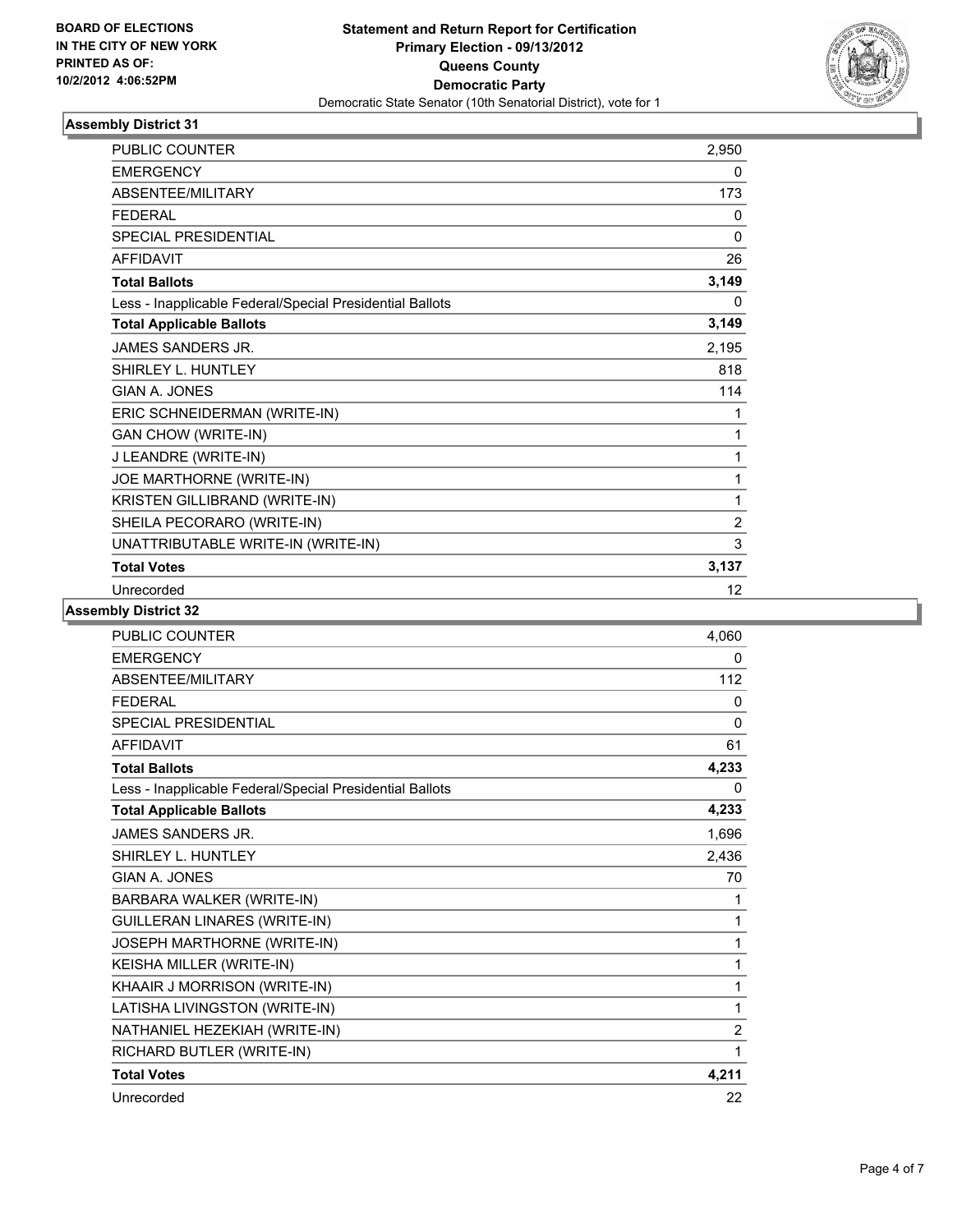

| PUBLIC COUNTER                                           | 370 |
|----------------------------------------------------------|-----|
| <b>EMERGENCY</b>                                         | 0   |
| ABSENTEE/MILITARY                                        | 14  |
| <b>FEDERAL</b>                                           | 0   |
| <b>SPECIAL PRESIDENTIAL</b>                              | 0   |
| <b>AFFIDAVIT</b>                                         | 2   |
| <b>Total Ballots</b>                                     | 386 |
| Less - Inapplicable Federal/Special Presidential Ballots | 0   |
| <b>Total Applicable Ballots</b>                          | 386 |
| JAMES SANDERS JR.                                        | 234 |
| SHIRLEY L. HUNTLEY                                       | 95  |
| GIAN A. JONES                                            | 24  |
| <b>Total Votes</b>                                       | 353 |
| Unrecorded                                               | 33  |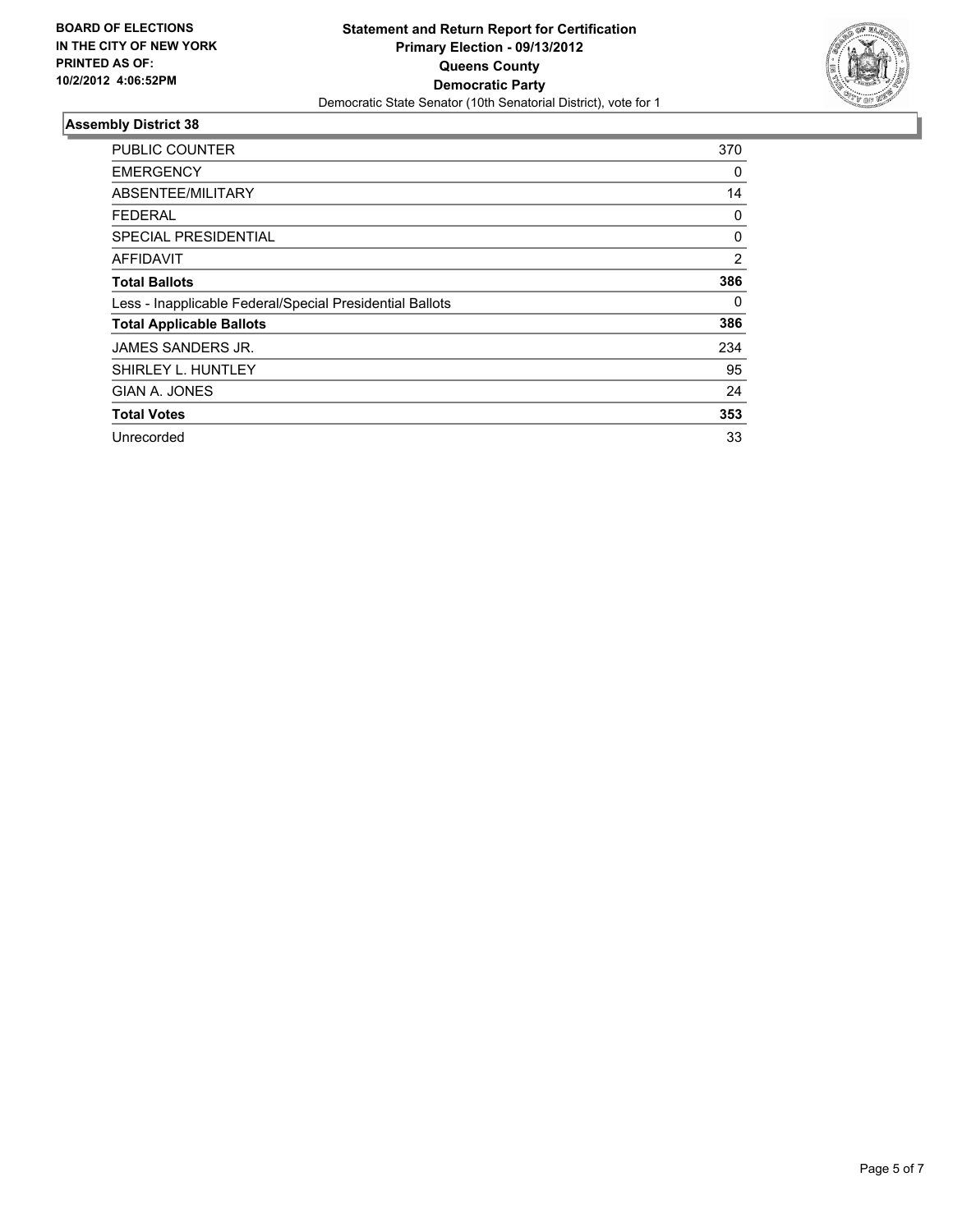

#### **Total for Democratic State Senator (10th Senatorial District) - Queens County**

| PUBLIC COUNTER                                           | 8,911                   |
|----------------------------------------------------------|-------------------------|
| <b>EMERGENCY</b>                                         | 0                       |
| <b>ABSENTEE/MILITARY</b>                                 | 496                     |
| <b>FEDERAL</b>                                           | 0                       |
| SPECIAL PRESIDENTIAL                                     | 0                       |
| <b>AFFIDAVIT</b>                                         | 104                     |
| <b>Total Ballots</b>                                     | 9,511                   |
| Less - Inapplicable Federal/Special Presidential Ballots | 0                       |
| <b>Total Applicable Ballots</b>                          | 9,511                   |
| <b>JAMES SANDERS JR.</b>                                 | 5,322                   |
| SHIRLEY L. HUNTLEY                                       | 3,747                   |
| GIAN A. JONES                                            | 328                     |
| ANDERSON FILS-AIME (WRITE-IN)                            | 1                       |
| BARBARA WALKER (WRITE-IN)                                | 1                       |
| DAISY DEJESUS (WRITE-IN)                                 | 1                       |
| DOMINICK PISTONE (WRITE-IN)                              | 2                       |
| ERIC SCHNEIDERMAN (WRITE-IN)                             | 1                       |
| <b>GAN CHOW (WRITE-IN)</b>                               | $\mathbf{1}$            |
| GUILLERAN LINARES (WRITE-IN)                             | 1                       |
| J LEANDRE (WRITE-IN)                                     | 1                       |
| JOE MARTHORNE (WRITE-IN)                                 | 1                       |
| JOHN SCHPAK (WRITE-IN)                                   | 1                       |
| JOSEPH MARTHORNE (WRITE-IN)                              | 1                       |
| KEISHA MILLER (WRITE-IN)                                 | 1                       |
| KHAAIR J MORRISON (WRITE-IN)                             | 1                       |
| KRISTEN GILLIBRAND (WRITE-IN)                            | 1                       |
| LATISHA LIVINGSTON (WRITE-IN)                            | 1                       |
| LEW SIMON (WRITE-IN)                                     | 1                       |
| MICHAELLE SOLAGES (WRITE-IN)                             | 1                       |
| NATHANIEL HEZEKIAH (WRITE-IN)                            | 2                       |
| RICHARD BUTLER (WRITE-IN)                                | 1                       |
| SERPHIN MALTESE (WRITE-IN)                               | 1                       |
| SHEILA PECORARO (WRITE-IN)                               | $\overline{\mathbf{c}}$ |
| UNATTRIBUTABLE WRITE-IN (WRITE-IN)                       | 4                       |
| WILLIE BAKER (WRITE-IN)                                  | 1                       |
| <b>Total Votes</b>                                       | 9,426                   |
| Unrecorded                                               | 85                      |